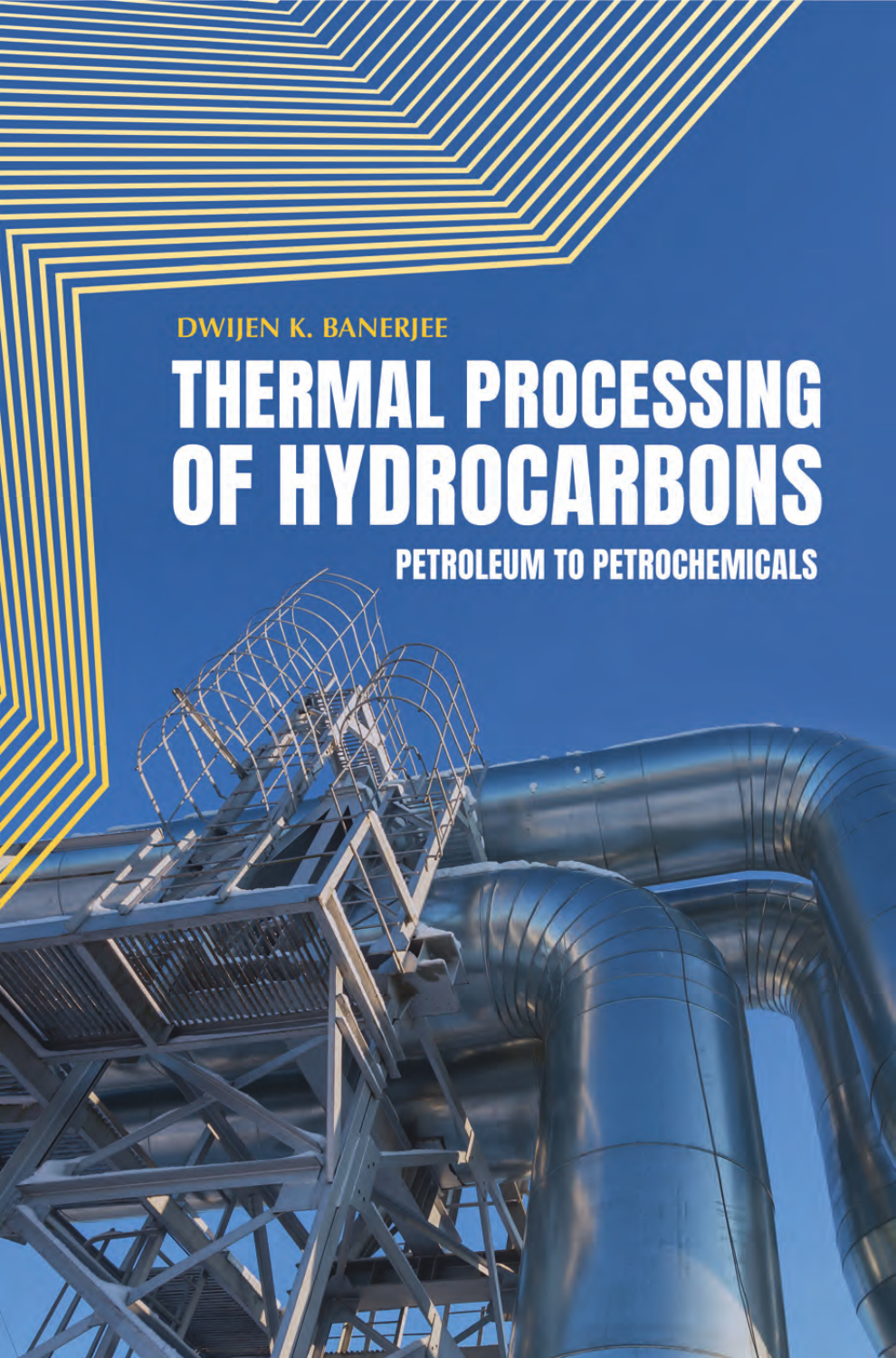# **Contents**

|                                                 | vii            |
|-------------------------------------------------|----------------|
| <u>Chapter 1</u>                                |                |
|                                                 | $\mathbf{1}$   |
|                                                 | $\mathbf{1}$   |
|                                                 | $\mathbf{1}$   |
|                                                 | $\overline{2}$ |
|                                                 | $\overline{4}$ |
|                                                 | 6              |
|                                                 | 8              |
|                                                 | 10             |
|                                                 | 11             |
|                                                 | 14             |
|                                                 | 14             |
|                                                 | 16             |
|                                                 | 19             |
|                                                 | 20             |
| <b>Chapter 2</b>                                |                |
|                                                 | 21             |
|                                                 | 21             |
|                                                 | 22             |
| 2.2.1 List of possible / plausible reactions of |                |
|                                                 | 25             |
|                                                 | 26             |
|                                                 | 30             |
|                                                 | 31             |
|                                                 | 33             |
|                                                 | 34             |
|                                                 | 36             |
| <b>Chapter 3</b>                                |                |
| Gas-phase reactions of hydrocarbons / Pyrolysis | 37             |
|                                                 | 37             |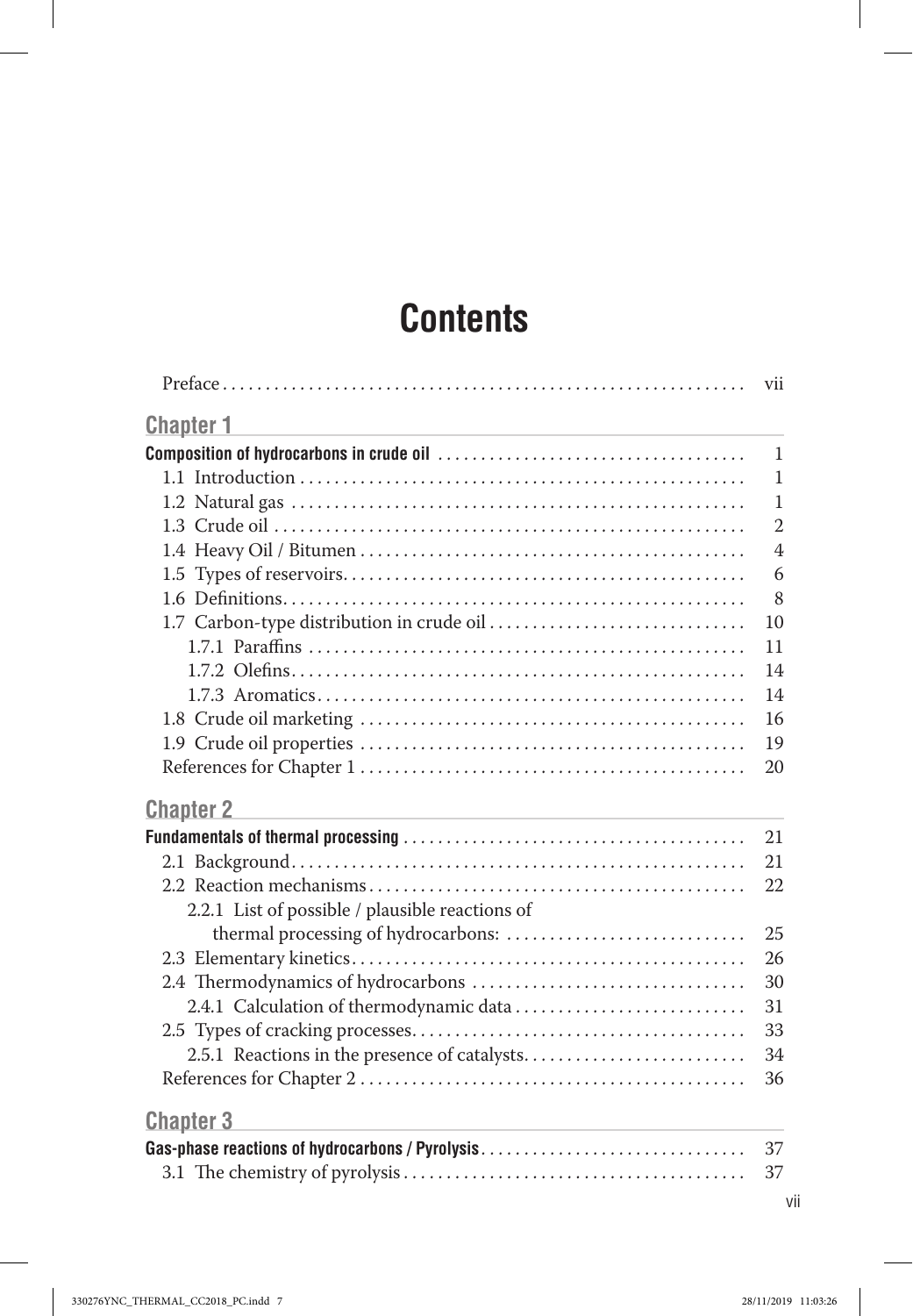|                                                        | 38 |
|--------------------------------------------------------|----|
|                                                        | 38 |
|                                                        | 39 |
|                                                        | 40 |
| 3.4 Pyrolysis of lower hydrocarbons $(C_1$ to $C_4)$   | 42 |
|                                                        | 42 |
|                                                        | 43 |
|                                                        | 45 |
|                                                        | 46 |
| 3.5 Pyrolysis of hydrocarbons in the presence of steam | 48 |
| 3.6 Carbonization of aromatic hydrocarbons             | 49 |
|                                                        | 51 |
|                                                        | 52 |
| 3.9 Vapor-phase cracking                               |    |
|                                                        | 54 |
| 3.10 Thermal reactions of sulfur compounds             | 55 |
|                                                        | 56 |
|                                                        |    |

| <b>Chapter 4</b>                                |    |
|-------------------------------------------------|----|
|                                                 | 57 |
|                                                 | 57 |
|                                                 | 59 |
|                                                 | 59 |
|                                                 | 59 |
|                                                 | 59 |
|                                                 | 60 |
|                                                 | 60 |
|                                                 | 62 |
|                                                 | 62 |
|                                                 | 62 |
|                                                 | 64 |
|                                                 | 65 |
|                                                 | 69 |
| 4.8 Effect of partial pressure                  |    |
|                                                 | 70 |
|                                                 | 70 |
| 4.10 Separation of product gaseous hydrocarbons | 72 |
|                                                 | 74 |
|                                                 | 74 |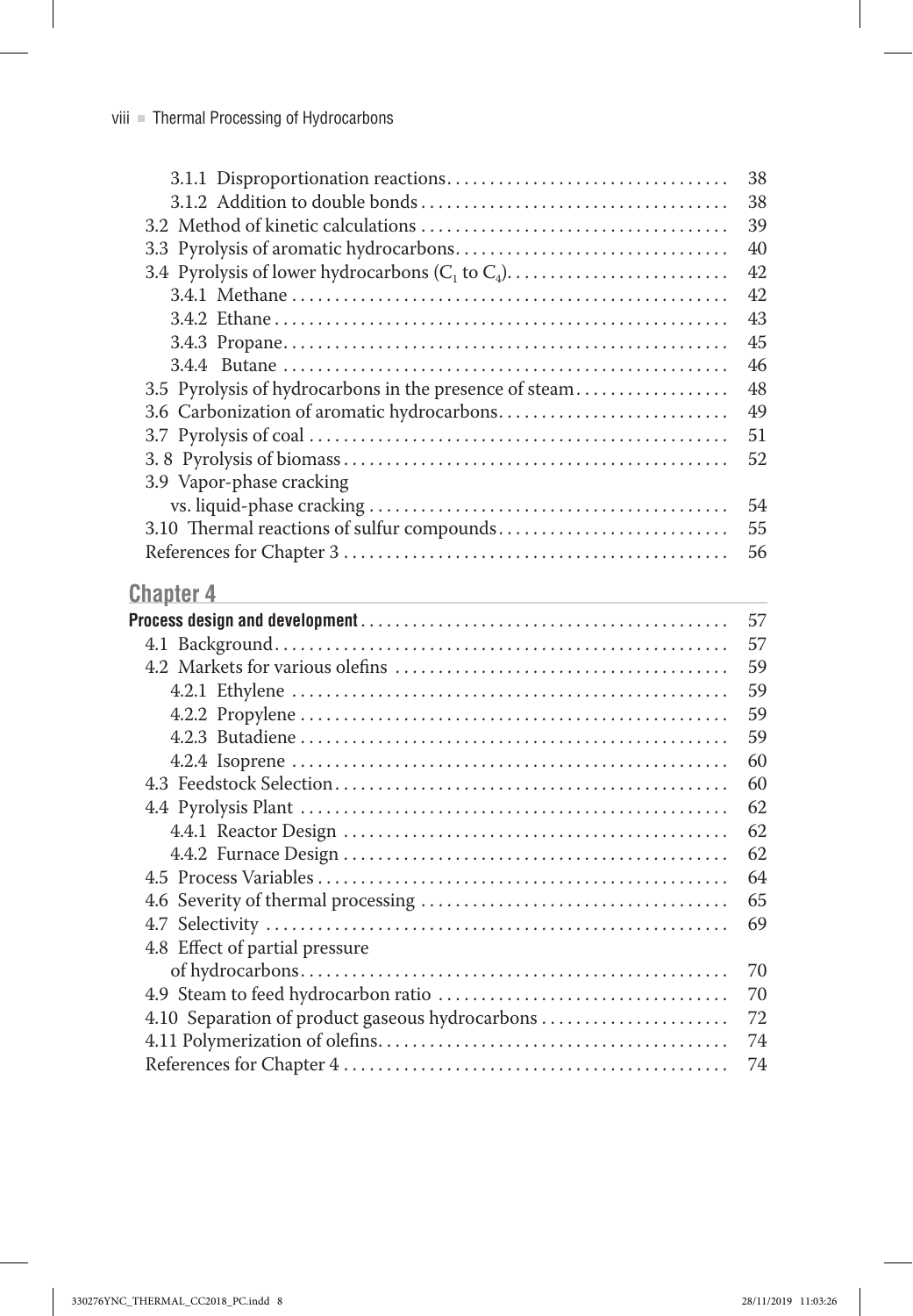#### **Chapter 5 Chapter 5 Chapter 5 Chapter 5 Chapter 6 Chapter 6 Chapter 6 Chapter 6 Chapter 6 Chapter 6 Chapter 6 Chapter 6 Chapter 6 Chapter 6 Chapter 6 Chapter 6 Chapter 6 Chapter 6 Chapt**

| Shale gas (Tight gas) / Shale oil (Tight oil) development            | 75 |
|----------------------------------------------------------------------|----|
|                                                                      | 75 |
|                                                                      | 75 |
|                                                                      | 78 |
|                                                                      | 81 |
| 5.5 Unconventional crude of                                          |    |
|                                                                      | 83 |
|                                                                      | 84 |
|                                                                      | 86 |
| 5.6.2 Impact of tight oil on the delayed coker plant                 | 87 |
| 5.7 Thermal processing of light tight oil                            | 87 |
| 5.7.1 Impact of thermal processing of LTO on the product quality     | 89 |
| 5.8 Impact of tight gas / tight oil on the petrochemical industries. | 90 |
| 5.9 Fracking activity outside North America                          | 92 |
|                                                                      |    |

#### **Chapter 6**

|                                                                          | 95  |
|--------------------------------------------------------------------------|-----|
|                                                                          | 95  |
|                                                                          | 95  |
| 6.3 Integration of refinery and petrochemical complex                    | 98  |
| 6.4 Technologies for the production of petrochemicals                    | 99  |
|                                                                          | 99  |
|                                                                          | 102 |
|                                                                          | 103 |
|                                                                          | 104 |
|                                                                          |     |
|                                                                          | 107 |
|                                                                          |     |
|                                                                          |     |
| 6.5.1 Paraffin dehydrogenation (PDH) process  112                        |     |
| 6.5.1.1 PDH process—licensed by BASF  114                                |     |
| 6.5.1.2 CATOFIN <sup>™</sup> —developed by Lummus and                    |     |
|                                                                          |     |
|                                                                          |     |
| 6.5.2 Oxidative dehydrogenation process  115                             |     |
| 6.5.2.1 STAR <sup>™</sup> -commercialized by ThyssenKrupp-Uhde           |     |
|                                                                          |     |
| 6.5.3 FBD <sup>™</sup> process—marketed by SnamProgetti / Yarsintez  117 |     |
|                                                                          |     |
|                                                                          |     |
|                                                                          |     |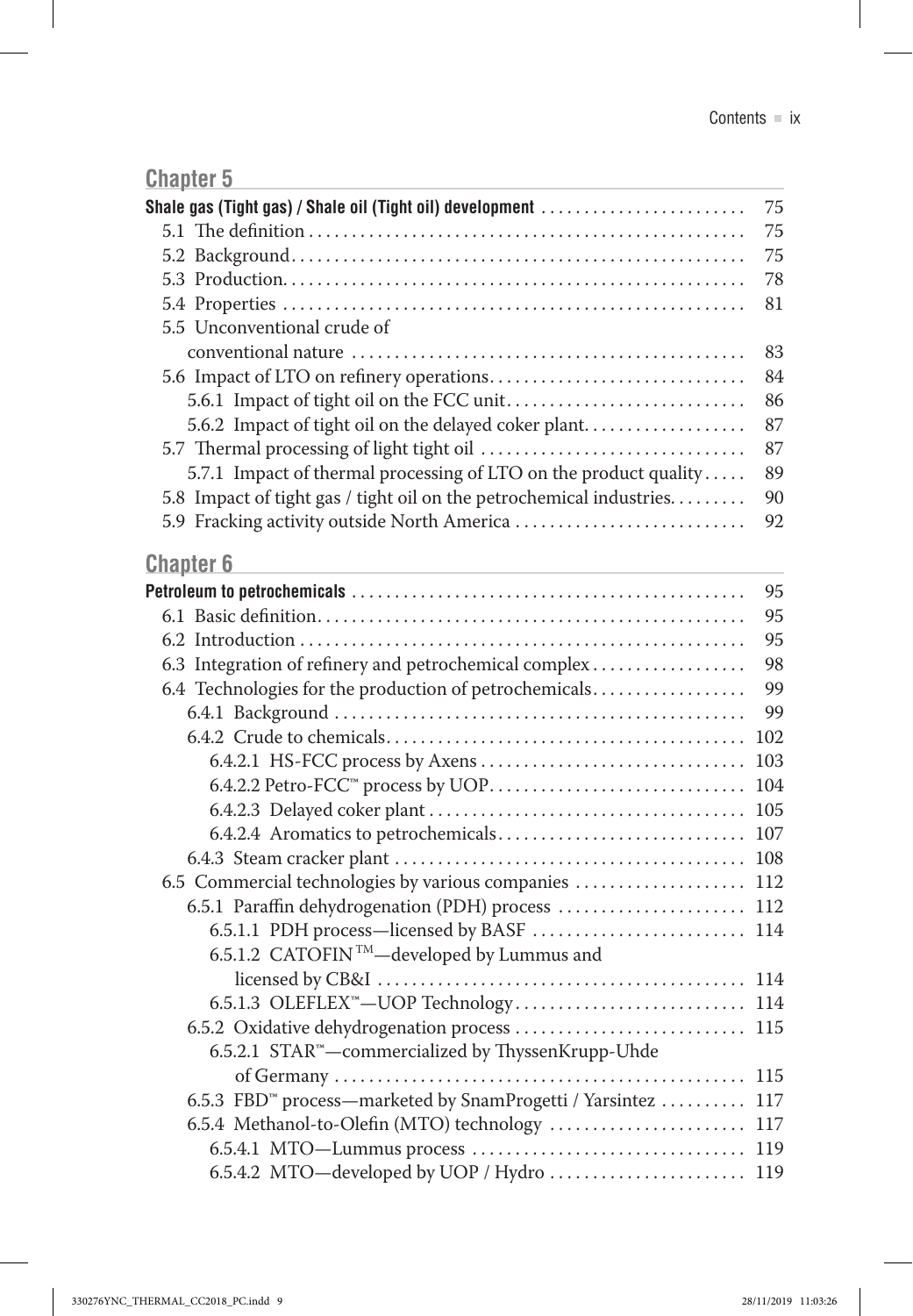| 6.7 Manufacture of polyolefins / plastics              |  |
|--------------------------------------------------------|--|
| (Partial source: Hydrocarbon Processing 2003)  124     |  |
|                                                        |  |
|                                                        |  |
| 6.7.3 Olefin polymerization technologies by Axens  127 |  |
|                                                        |  |
|                                                        |  |

### **Chapter 7 Chapter 7 Chapter 7 Chapter 7 Chapter 7 Chapter 7 Chapter 7 Chapter 7 Chapter 7 Chapter 7 Chapter 7 Chapter 7 Chapter 7 Chapter 7 Chapter 7 Chapter 7 Chapter 7 Chapter 7 Chapt**

| 7.1.1 Environmental issues with the delayed coking process 133 |  |
|----------------------------------------------------------------|--|
|                                                                |  |
| 7.1.3 Most plausible reaction mechanism of the                 |  |
|                                                                |  |
|                                                                |  |
| 7.3 Eureka process by Chiyoda Corporation, Japan  142          |  |
|                                                                |  |
|                                                                |  |
|                                                                |  |
|                                                                |  |
|                                                                |  |
|                                                                |  |

| Chapter 8 |  |
|-----------|--|
|           |  |
|           |  |
|           |  |
|           |  |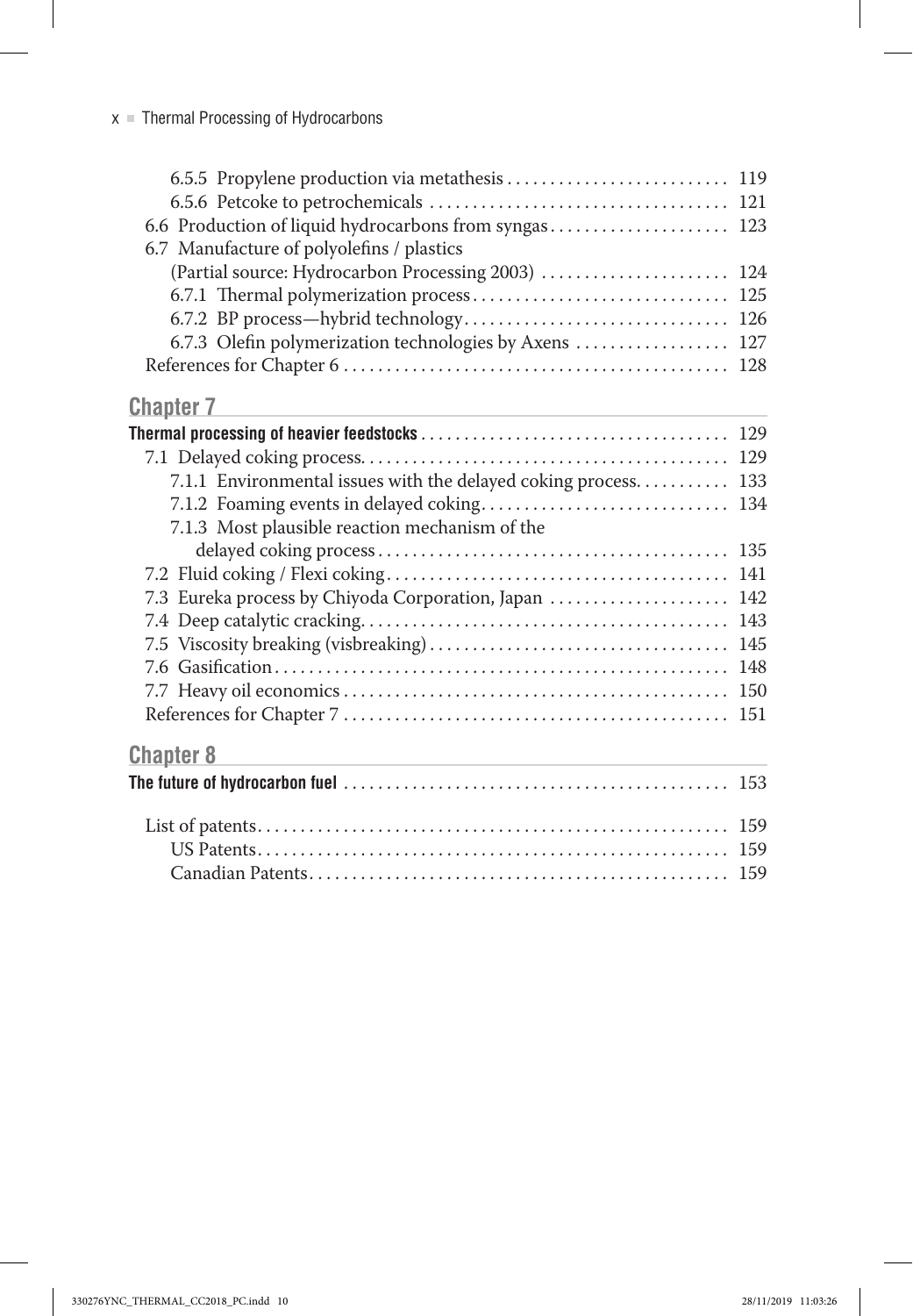# **6**

# **Petroleum to petrochemicals**

# **6.1 Basic definition**

**P**etrochemicals are the hydrocarbon materials derived from crude oil that are used for the manufacture of specific organic compounds other than the fuel. The most common petrochemicals are "olefins" and "aromatics," which are used for the manufacture of plastics, solvents, or chemicals. The most high-value olefins are ethylene, propylene, butenes, iso-butenes, butadienes, and iso-prenes. The corresponding high-value aromatics are benzene, toluene, ethylbenzene, xylene (BTEX), and styrene.

# **6.2 Introduction**

Things are moving so fast that by the time this book is published, a lot of things may have changed. In this digital age, things are moving at the speed of light. The purpose of this sub-chapter is to make the readers aware of the situation and prepared to face the future.

According to the recent forecasts released by several energy news outlets<sup>1</sup>, natural gas will take over as the main fossil fuel, over solid or liquid hydrocarbons, by 2040. The US is expected to dominate the energy market beyond 2020 with increased tight oil/tight gas production and a secure supply of natural gas to satisfy global demand. Given the impact of climate change, we are heading towards a global energy transition with natural gas playing an important role. Whether it is in the form of natural gas, or compressed gas (as CNG) or liquefied gas (as LNG), global cooperation and partnerships are attracting international investments $^{\text{1}}$ .

Nevertheless, market demand and economics dictate the pathway the industry would like to follow. Refineries are now looking for an alternative as they are facing a lower profit margin in transportation fuel. Due to the surge in polymer consumer demand, important global players are now focusing on petrochemicals more than ever to narrow the gap or shortage of plastics in the expanding electronics industry.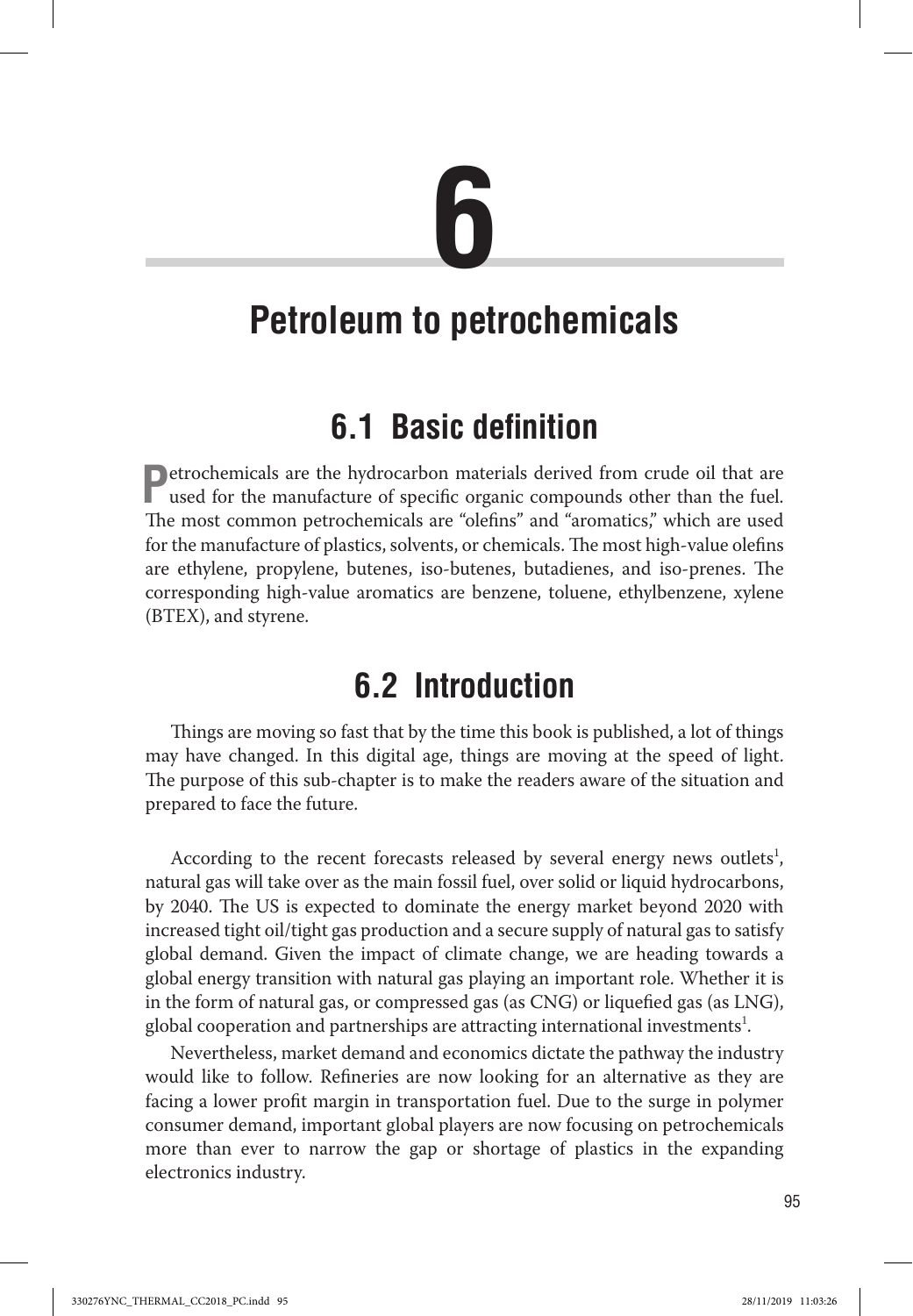As per several publications in the O&GJ during the summer of 2018, petrochemicals are becoming the fastest growing sector in the petroleum industry. They see a significant increase in investment for future development of the downstream industry in the Middle East. The name of the game is now "digital transformation," where the focus is customer-oriented—identifying and exploring the opportunities and providing support. Saudi Aramco is leading the way by introducing a game-changing project called "Crude-oil-to-chemicals," implemented jointly with SABIC. It is a massive undertaking, using first-of-its-kind technology developed internally, resulting in a product that is less expensive to produce with a much lower carbon footprint.

O&GJ (October 2018) further confirmed that Saudi Aramco and Total SA have signed an agreement to launch a front-end engineering design (FEED) for their previously announced proposal to add an integrated petrochemical complex downstream of their jointly held Saudi Aramco Total Refinery & Petrochemicals Co.'s (Satorp) 440,000-b/d full conversion refinery in Jubail, Saudi Arabia. The new complex will include a mixed-feed steam cracker—50% ethane and refinery off gas—with a capacity to produce 1.5 million tons/year (MMTPA) of ethylene and related petrochemical units designed to yield an overall production of more than 2.7 MMTPA of high-quality chemical products.

Next in line is Oman Oil Refineries and Petroleum Industries Company (Orpic), aiming to invest in another massive \$4.5 billion-dollar Liwa Plastics Industries Complex (LPIC) project to diversify their portfolio of vast natural gas resources. They are building a new polyolefin plant to convert gaseous hydrocarbons into olefins for the plastic industry.

In another part of Asia, Reliance Industries in Gujarat, India, is investing in liquid hydrocarbons. They are the major producers of ortho- and para-xylenes. Ortho-xylene is the feedstock to produce primary material for paints and fiberglass, whereas para-xylene is the feedstock for terephthalic acid used for the manufacture of polyester fibers. Reliance is also investing in a highly integrated 1.5 MMTPA ethylene cracker plant in its own refinery to produce feedstocks for polyethylene polymers.

On the other hand, as per China's state oil company news, China is also investing in a 0.6 MMTPA plant of solid fossil fuel coal (other than natural gas), utilizing clean coal technology based on gasification. In this process, coal is gasified to syngas, a mixture of carbon monoxide and hydrogen, which is further converted into monoethylene glycol, a petrochemical feedstock (see Chapter 6.6).

In other parts of Far East Asia, namely Vietnam and South Korea, it is also planned to expand the petrochemical business by investing in integrating refining and the petrochemical business. According to a report in the O&GJ (Aug 2018), Vietnam has already awarded a contract to build an ethylene plant using a mixed-feed flexible cracker, and South Korea is carrying out a feasibility study for the proposed construction of a 1.5 MMTPA steam cracker olefin plant in the Ulsan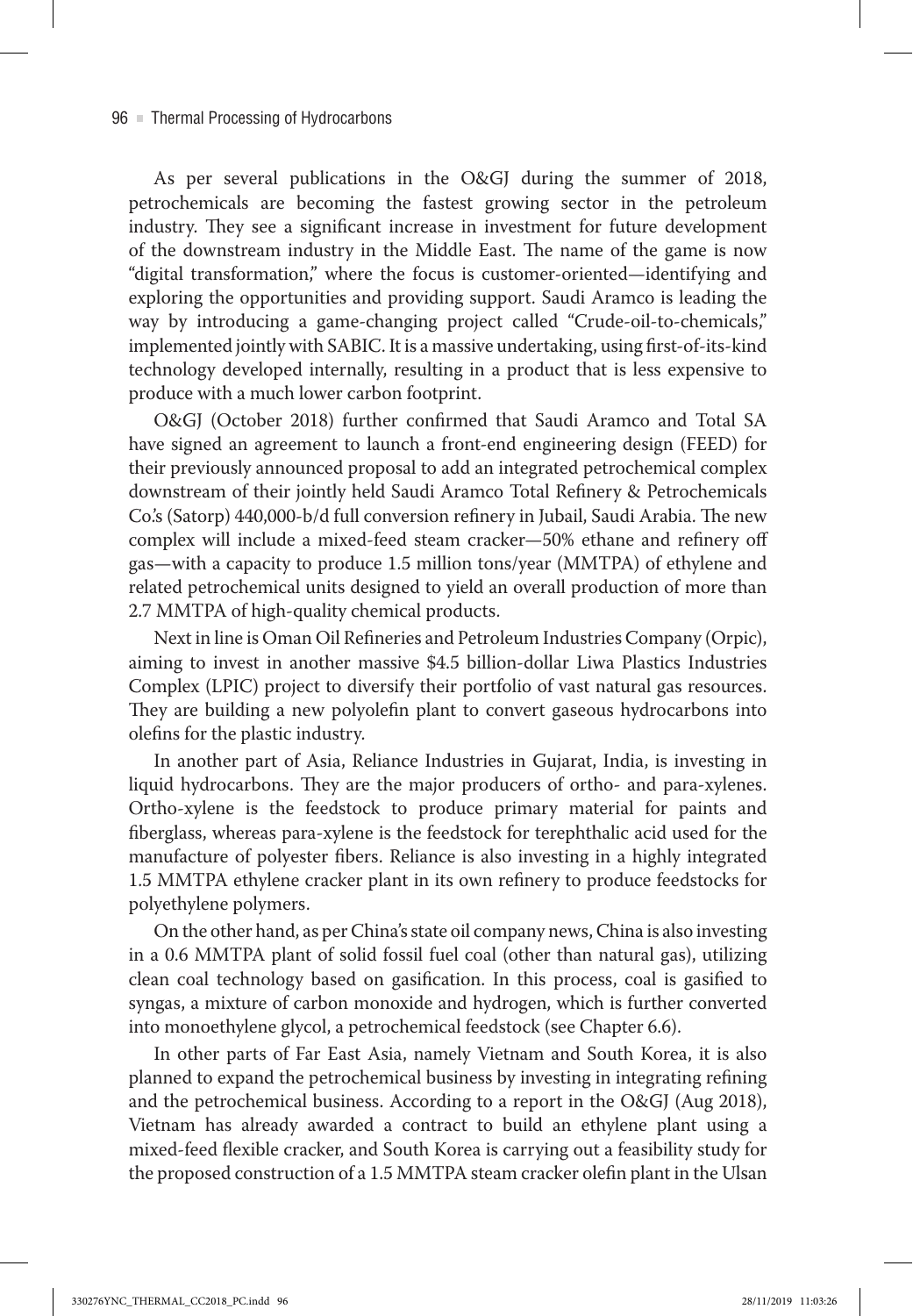refinery. Downstream olefin facilities will produce polyethylene and polypropylene plants to meet Asia's rising demand for plastic industries.

O&GJ (July 2018) reported that ExxonMobil Chemical Co. has started up its 1.5 MMTPA ethane steam cracker at the company's integrated chemical and refining complex in Baytown, Texas. The new cracker will provide ethylene feedstock for the 650,000-tpy high-performance polyethylene plastics plant in Texas. This new ethane cracker will help meet the growing global demand for high-performance plastic products.

It is interesting to observe that the demand for ethylene increases with the increase in the global economy. According to publicly available information in an Argus Ethylene 2018 report, the actual demand for ethylene in the US increased to annual growth of 2.8%, more than the forecast due to a better economy, and it is expected to grow to about 4% for the next few years.

However, it is a challenge for the refiners to meet the demand with reasonable economic benefit. Economic evaluation of the production of olefins is highly dependent on the site-specific projects.

The most dependable factors are:

- (i) availability of natural gas
- (ii) cost of the feedstocks
- (iii) cost of installation of a pyrolysis unit and steam cracker unit
- (iv) separation of the byproducts, or purity of the final product
- (v) cost of converting olefins into polymers
- (vi) market demand and the cost of transportation of the feed and products

Finally, it depends on whether the final product is consumed within the same geographic area or at a distance. For example, for the US to reach the global market, the shipping costs are about 12% more as compared to the market within Asia<sup>1</sup>.

On one hand, the availability of low-cost hydrocarbons from tight gas production has increased investment in steam cracker plants in the US. On the other hand, further East, they are concentrating on integrated steam cracker and refinery plants, with liquid hydrocarbons as feedstock.

The demand for propylene has also increased over the years and is growing at a faster rate than ethylene. Propylene is used in a wide variety of petrochemicals, such as propylene oxide, acrylonitrile, cumene, acrylic acid, etc. Polypropylene is used in the polymer industry, and its use as plastic has increased, especially in the automobile industry.

According to an International Energy Agency (IEA) forecast published in October 2018, future oil demand will increase, not due to the transportation industry but rather due to the increase in petrochemicals demand. There are wide varieties of petrochemicals such as fertilizers, plastic packaging materials, clothing, digital devices, medical equipment, detergents, and tires—besides the demand in the area of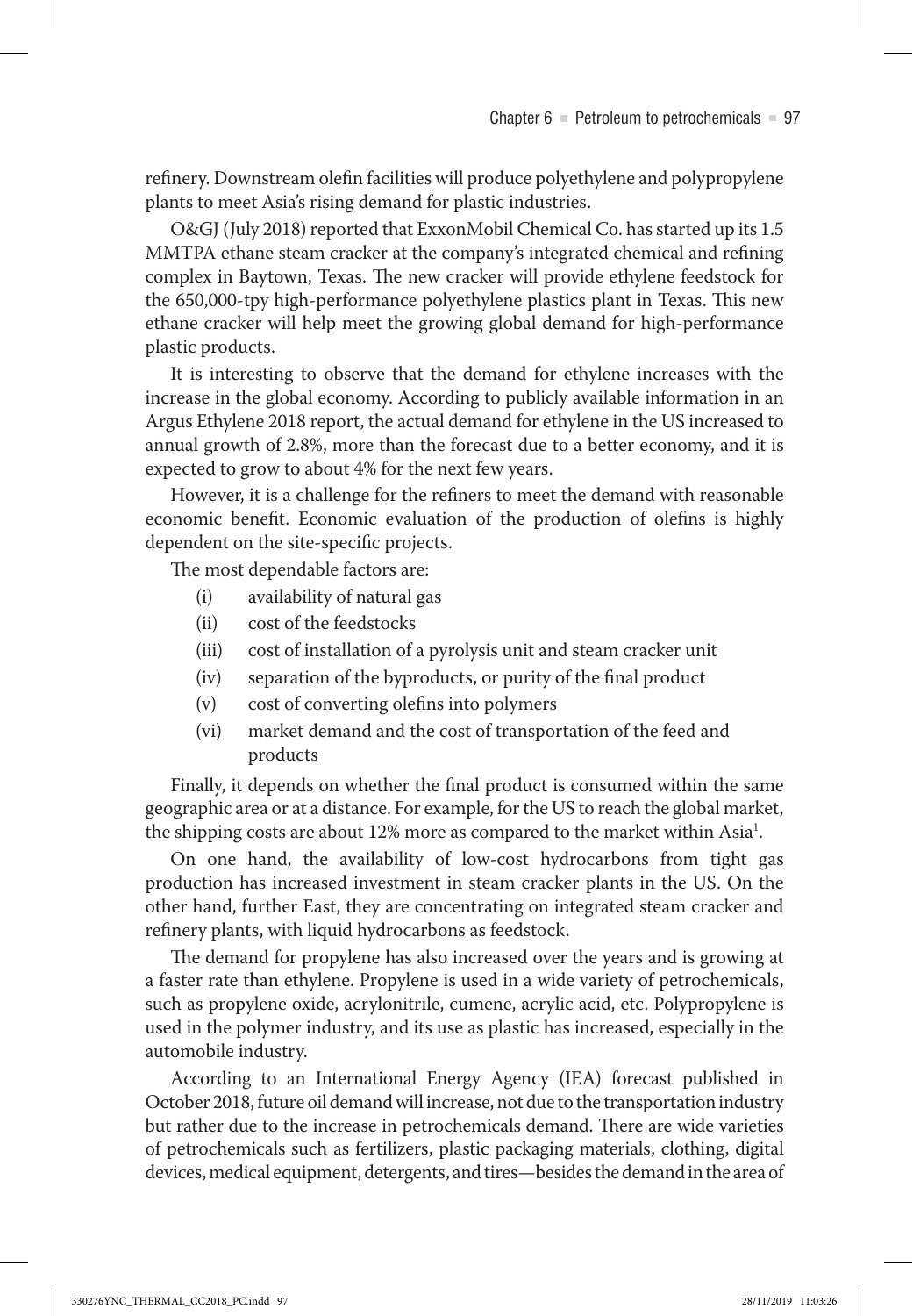cars and airplanes. Though there is increasing interest in moving towards renewable energy, this actually creates additional demand for petrochemicals; renewable energy equipment, like solar panels, wind mill turbines, insulators, electric vehicles, batteries, etc., require plastic parts. According to the IEA report, after decades of decline, the United States has emerged as the low-cost petrochemical production place, mostly due to the tight oil revolution, and 40% of the global ethane-based petrochemical industries are now in the US. However, there are also environmental challenges with the increasing demand for the use of plastics.

## **6.3 Integration of refinery and petrochemical complex**

Refineries are always looking for ways to increase their revenue. That's why existing refineries are looking for opportunities for integration of refinery and petrochemical industries. As discussed above in the introduction, new refineries are already building grassroots integrated complexes around the world.

However, refiners are facing increasing challenges with the increase in stringent environmental regulations.There are constant changes regarding feedstock qualities and quantities. More than ever before, refiners are facing cut-throat competition. The only way they can survive is through broadening their portfolios, maximizing their profits through process integrations, implementing new and advanced technologies, and digitizing their operations. They must maximize their target product production through multiple sources and multiple feedstocks within their refinery. Flexibility is the "name of the game" for survival in the current situation.

Figure 6.3 illustrates a snapshot of various pathways and opportunities, from the initial paraffinic feedstock in the refinery to producing olefins for the petrochemical industries, and then the various options for final plastic or polymer end-use utilization.

There are several advantages to multi-integrated plants:

- i. Most importantly, a capital cost advantage—by eliminating some common units such as fractionations or furnace tubing
- ii. Feedstock transportation cost—transferring feedstocks over the fence
- iii. Availability of byproducts from one unit to be utilized in another plant—such as fuel gas or hydrogen
- iv. Reduction of energy utilization through integration—improved efficiency
- v. Manpower reduction—possible elimination of duplication of the work force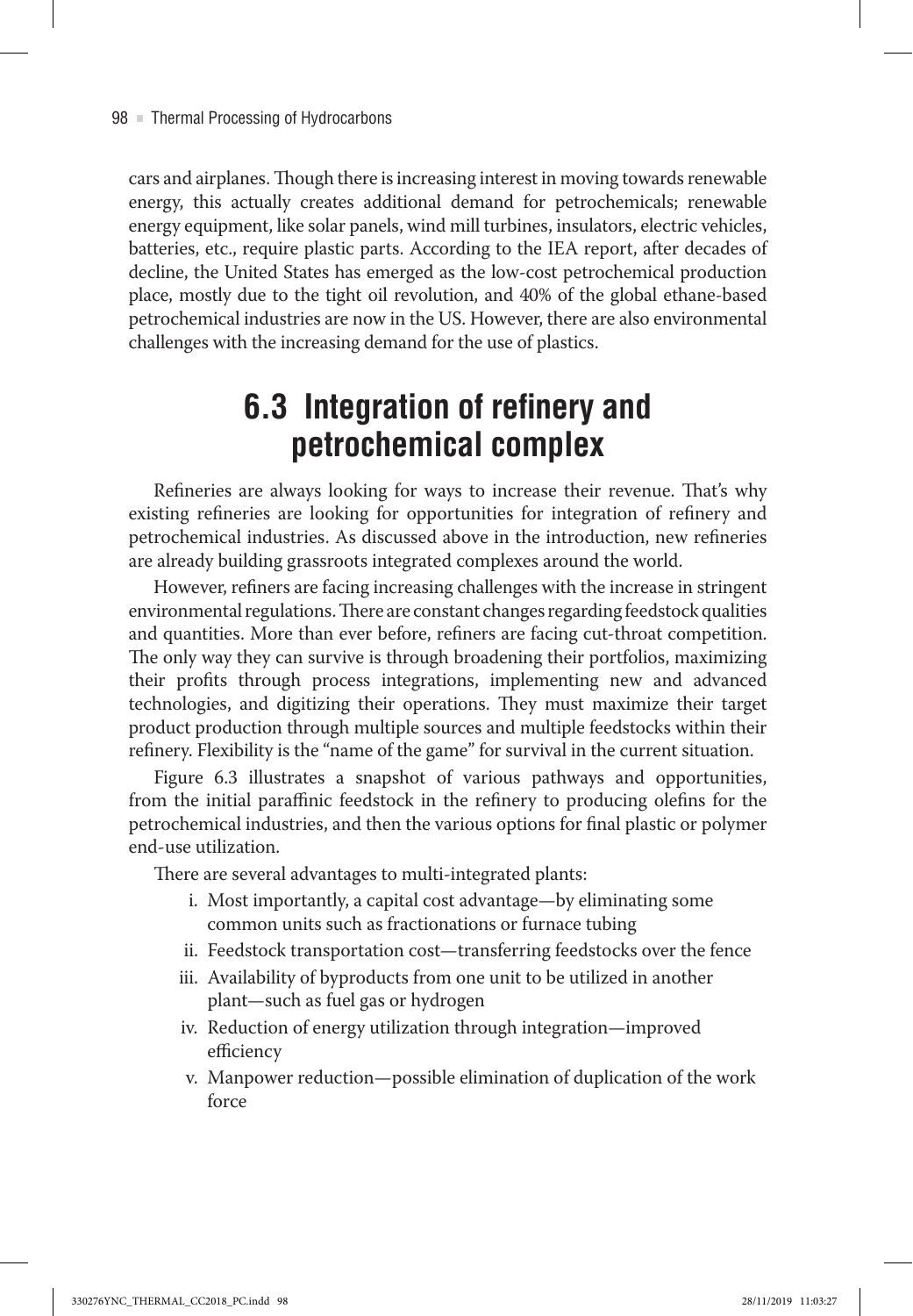

Refinery  $\implies$  Refinery Product  $\implies$  Petrochemicals  $\implies$  Finished Products  $\implies$  End- Use Industry

**Fig. 6.3.** A snapshot of the pathways from paraffinic feedstocks to the final petrochemical end products

## **6.4 Technologies for the production of petrochemicals**

#### **6.4.1 Background**

Recently, the global petrochemical industry has grown and almost exploded due to the growing opportunities in other industries as well. Petrochemical industries have been in existence for more than a century, but recently, technological advancement has contributed dramatically in the world economy. According to several EIA reports, the chemical industry in the United States has grown to produce about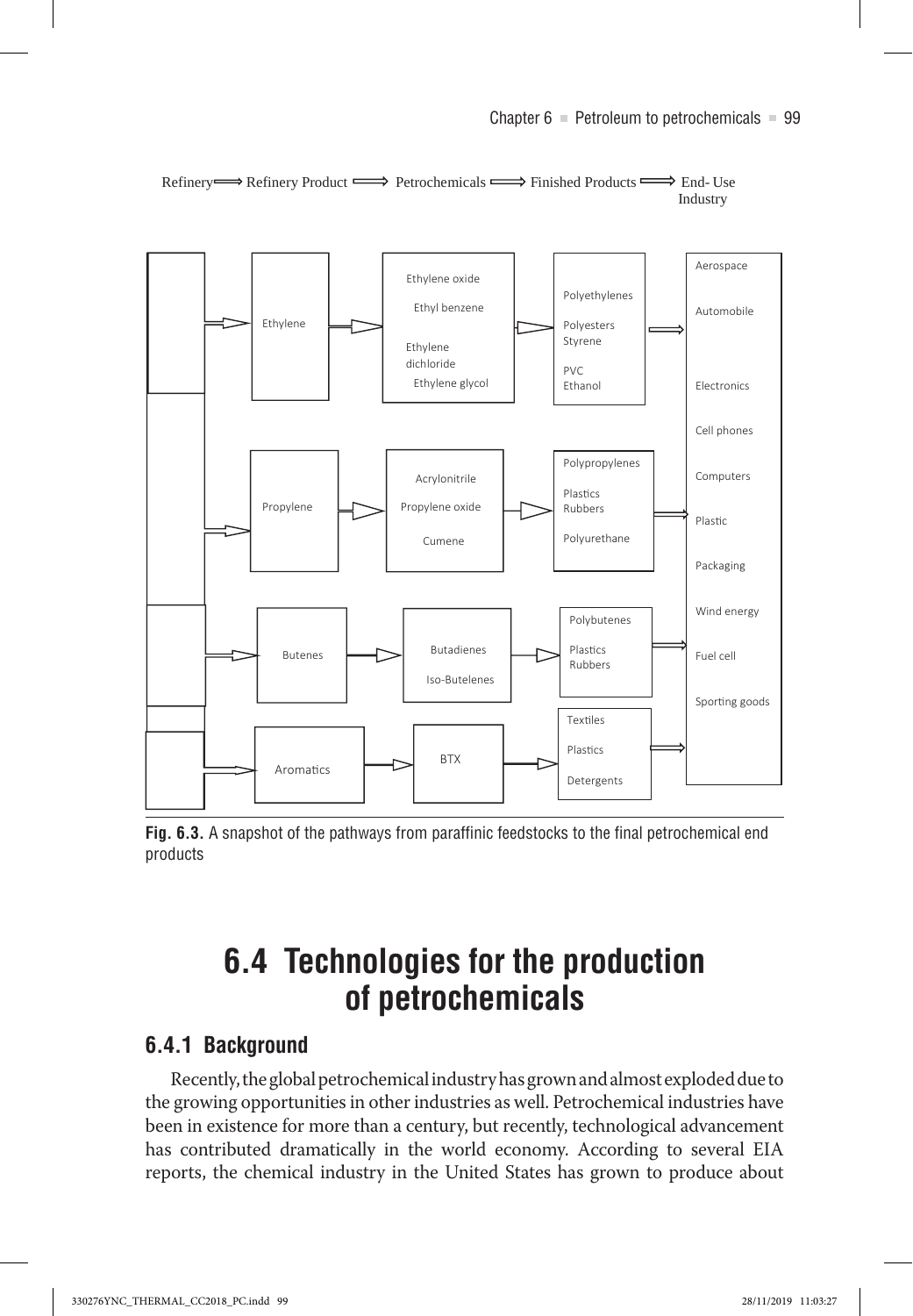half a trillion dollars' worth of products annually and to export about \$100 billion of those materials. With growing worldwide populations and their increasing standard of living in all aspects of life, the demand for petroleum products is expected to increase further with no sign of slowing down. That's why this book addresses an important and timely issue for the petrochemical and energy industries.

The most challenging factor, however, is the choice of proper technology. Among the various technologies available to the manufacturer for the production of petrochemicals, it could be highlighted that the production of lower olefins through dehydrogenation of lower paraffins  $(C_2-C_4)$  may be the most suitable route for this application.

Dehydrogenation involves removal of hydrogen from saturated hydrocarbons, as follows:

$$
R_n\text{-}CH_2\text{-}CH_3
$$
\n
$$
R_n\text{-}CH=\text{CH2 + H2}
$$
\n
$$
Paraffin
$$
\n
$$
Oleftharpoons
$$

where R is an alkyl group of chain length 'n' number of carbon atoms. Thus, the process is not only producing olefins but also hydrogen as a byproduct. This hydrogen can be reutilized within the refinery by recycling back to a hydrotreater or hydrocracker.

Dehydrogenation, being endothermic in nature, is quite energy-intensive. Another route available for the industry with less energy consumption is called oxidative dehydrogenation, which occurs in the presence of oxygen, as follows:

$$
R_n\text{-}CH_2\text{-}CH_3 + \frac{1}{2}O_2 \qquad \qquad R_n\text{-}CH=\text{-}CH2 + H2O
$$

This reaction being exothermic requires less energy than the traditional dehydrogenation process, but the main problem is the strong probability of occurrence of paraffin combustion against the dehydrogenation reaction. Hence, the reaction may become uncontrollable, with the probability of an expensive shutdown.

The main source for the lower paraffinic feedstocks for the process is crude oil or natural gas. Lower hydrocarbons  $(C_2 - C_4)$  are separated physically in a fractionation column inside the refinery. Cost of separation of individual hydrocarbons increases with the complexity of the mixtures and the purity of the target hydrocarbons required.

Due to the economic advantages, the energy industries are turning their investments more towards petrochemical industries than any other fields. Hence, there is also increase in continuing research activities for the development of new technologies. According to a 2018 Petrochemical report, almost one third of the chemical production technologies are based on steam cracking, and another quarter on oxidation of hydrocarbons. They are the two dominating technologies, with dehydrogenation being far behind, occupying less than 10% of the total industrial technologies.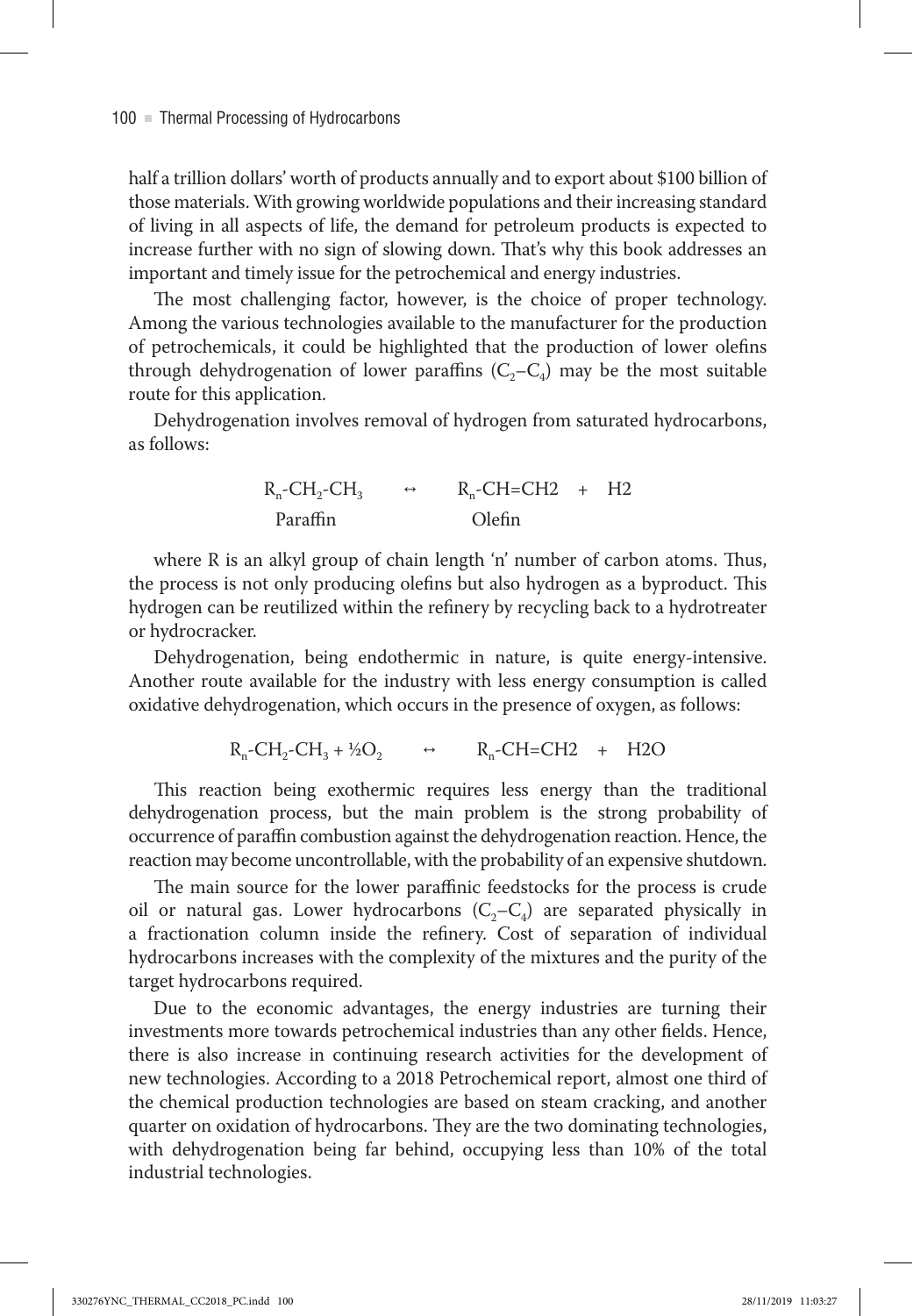It is becoming increasingly challenging for researchers to develop suitable catalyst to carry out the process at a minimum cost. The dehydrogenation reactions include high temperatures (above  $600\text{°C}$ ) and mild operating pressures (below 100 psi). The catalyst normally applied to reduce the reaction temperature in dehydrogenation reactions is based on metals impregnated with alumina.

The recent increase in the production of tight gas/shale gas and the resulting increased availability of a cheap ethane source means the whole North American scenario is changing rapidly. Now, ethane is the biggest source of feedstock for ethylene production, and all steam cracker plants are switching their feedstock to ethane from naphtha. Naphtha is now available more for gasoline blends. The feedstock cost advantage is much higher in the US, as the cost of naphtha is almost three times that of ethane in equivalent mass basis.

There are 36 steam crackers in the US, out of which 33 are in the Gulf region, whereas Canada has 6, out of which  $4$  are in Alberta $^2$ . Thus, the northeastern area of Marcellus and Utica are essentially without access to any cracker plant. There is a serious shortage of pipeline for transportation. They have only two options: (i) either build a pipeline to the Gulf Coast plants, or (ii) build cracker plants in the nearby New York or Pennsylvania area. However, economics only dictates the solution, not the politics.

It should be cautioned here that the evaluation of new technologies is not an easy task. The most important factor in assessing a new technology is the "cost" of production. As this author has mentioned previously in his earlier book on heavy oil, "Economics always beats technology." Next to the cost of production comes the market value of the product. It not only depends on the market demand but also the geographical location, i.e., transportation cost. There are discussions going on for new full-scale crackers in the Eastern zone. But that needs a large-scale investment. The advantage is that it is closer to the feedstock, and it is cheaper to transport solid polymer finished product than gaseous feedstock.

There is an increasing demand for ethylene for polyethylene production. The obvious choice should be "dehydrogenation of ethane," as simple as it sounds. But even today, there is no attractive technology available that solves all the problems associated with the process. Rather, dehydrogenation of propane to propylene is much easier from the technical point of view. As has been discussed previously in Chapters 3 and 4, ethane dehydrogenation requires a higher temperature than with propane dehydrogenation. Commercial steam cracker furnace temps decrease with the increase in molecular mass of the feedstocks—for example, the "Coil outlet temperature - COT" for  $C_2$  hydrocarbon is between 840 $^{\circ}$ –850 $^{\circ}$ C and for  $C_3$ , it is 830–840 °C, and for  $C_4$  and higher hydrocarbons, COT is <820 °C at a steam to oil ratio of 0.35.

When the severity of the process increases, though the conversion increases, the selectivity towards ethylene formation decreases (see Figure 4.6.1), with the increase in secondary products and including fouling due to coking. If the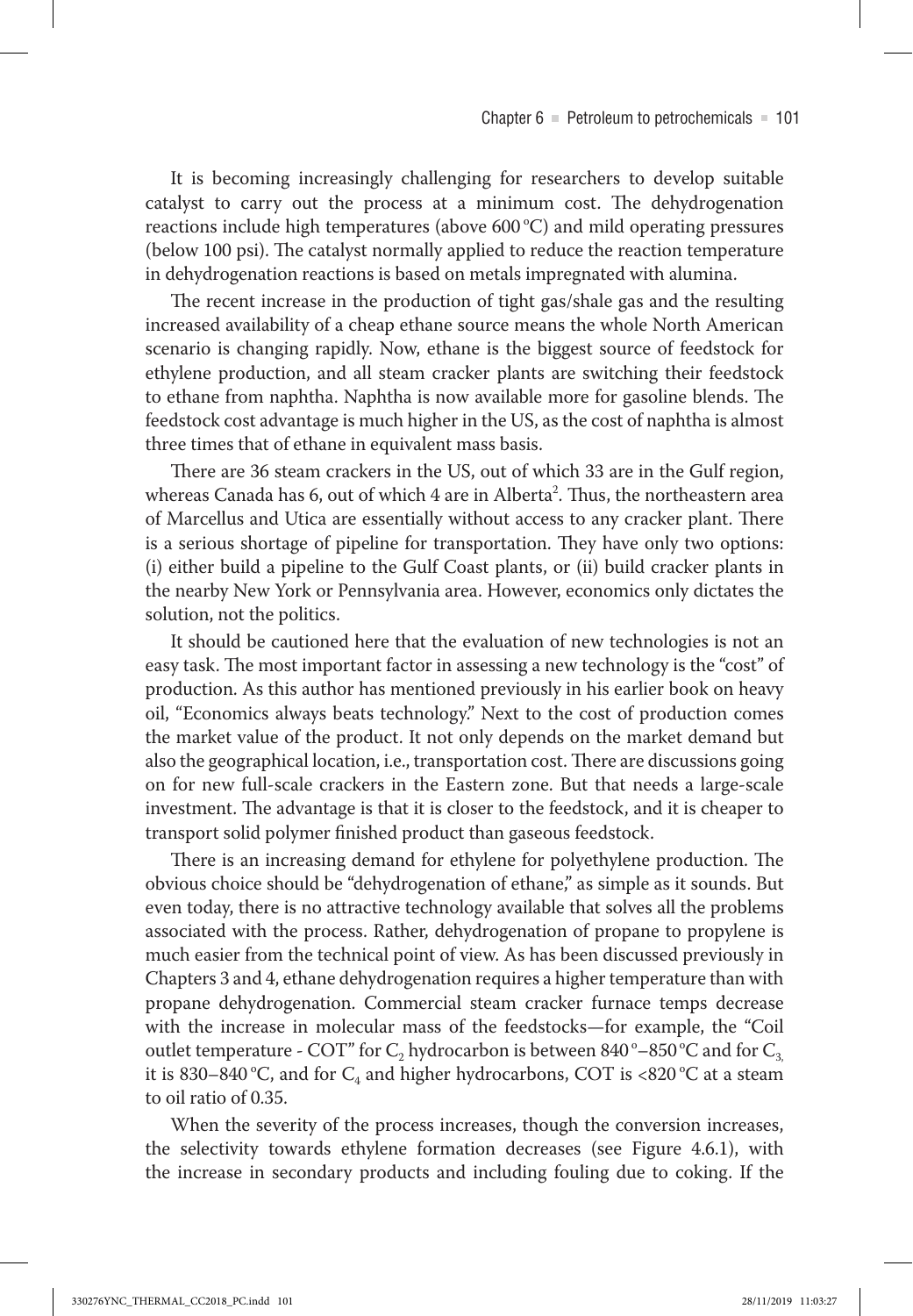feedstock gets heavier or for mixed feedstock, the problems with separation and the additional cost for purity of the final product also multiplies. That is the reason, though naphtha cracking sounds attractive in some parts of the world (not in the US), that due to the poor selectivity towards ethylene, high conversion naphtha cracking is not an economical solution.

Though steam cracking is popular, other technologies are also available for the production of olefins from paraffins, such as a partial-oxidation process, as discussed above. This sounds attractive over the dehydrogenation process, which is endothermic and requires heat; oxidation is exothermic and driven by the heat produced from the system itself. But this process also has its own negative points: (i) most importantly, it produces  $CO<sub>2</sub>$ , (ii) selectivity towards olefin is lower than that of the steam cracking process, and (iii) finally, the oxidation process is difficult to control and can overshoot towards the formation of coke at any time, with shutdown of the whole plant at a very high economical penalty.

Propylene, the most popular petrochemical today, is primarily manufactured in the refinery by steam cracking or catalytic cracking of  $C_3$  or higher molecular weight feedstocks. A steam cracker produces "polymer grade" propylene, the quality depending on the quality of the feedstock.

Petrochemicals are produced from naphtha, which is obtained after fractionation of crude oil, and then steam cracking. It would have been more favorable if they were produced directly from the crude oil itself with minimum treatment. For example, according to the author's internal studies, tight crude oil from the major US sources contains aromatic petrochemicals, such as benzene, ethylbenzene, and xylenes (no toluene). Especially the tight oil from the Permian basin consists of higher concentrations of aromatics, between 3 to 5 volume percentages of the total crude. The amounts of individual components depends on the crude oil location.

#### **6.4.2 Crude to chemicals**

It is not easy to identify the best technology for any particular process. Every project has its own unique risk, not only because of its complexities but also due to the geographical location. Risk factors also include the local environmental regulations.The best result would be to do comparative studies of various processes and to identify the impact locally (or where the product is sold).

As the demand for petrochemicals is expected to increase beyond 2020, the competition is increasing with the increase in the number of players in this industry. Several reports indicate a wave of steam cracker plants is coming up in the near future around the world, in particular, several ethane-cracker plants in the United States, to produce polyethylenes plastics of the type LDPE/LLDPE, mostly for export. Refineries are also looking for alternate technologies to remain competitive. In order to increase their profitability, one technology that is getting a lot of interest is direct conversion of crude to petrochemicals.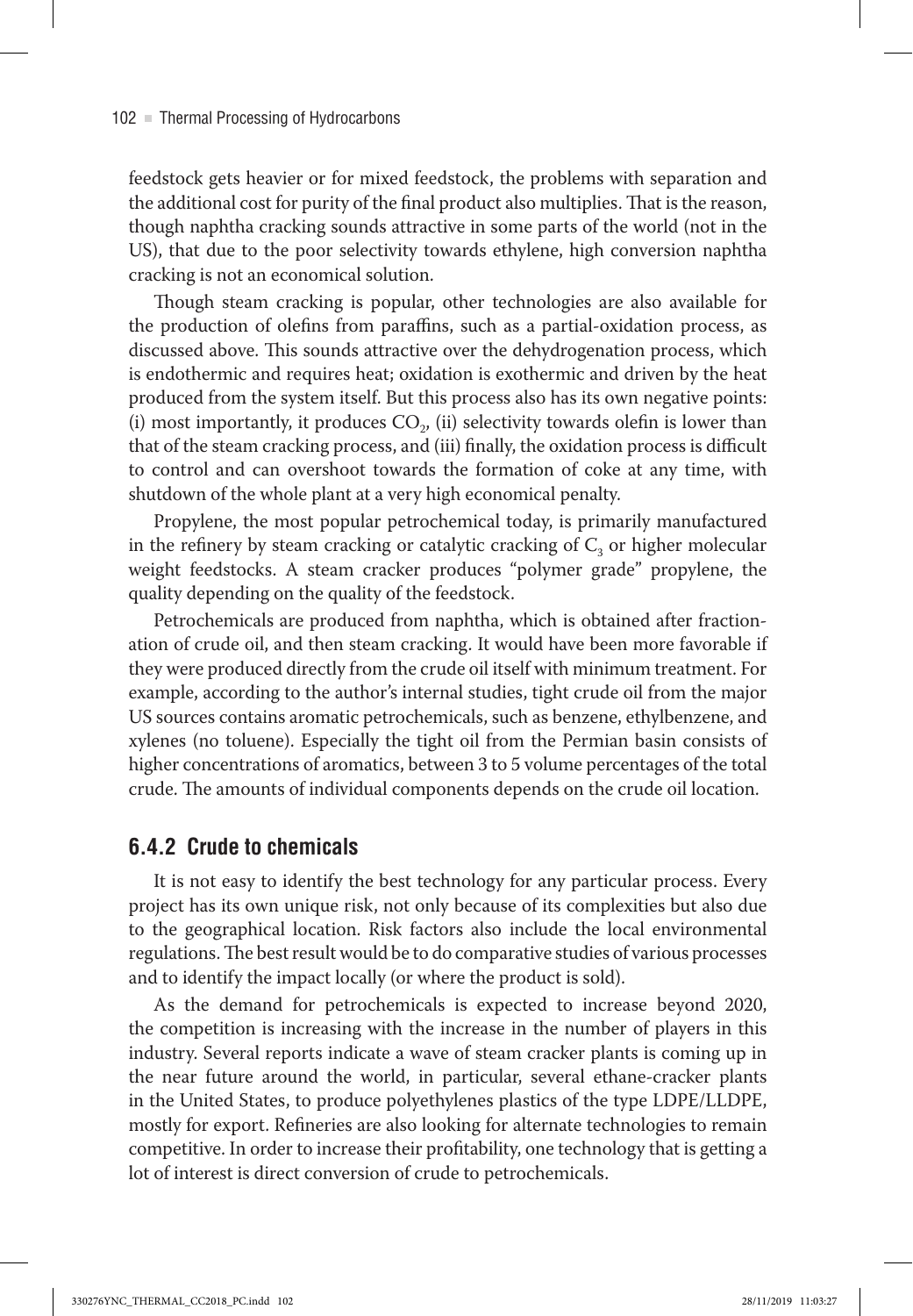Some refinery technologies such as fluid catalytic cracking (FCC), delayed coking, or catalytic reforming allow the refiners the flexibility to operate to increase the production of olefins for the petrochemicals industry. Nevertheless, this requires higher severity and hence higher operating cost. Despite the higher cost, the alternate option may be profitable as the demand for petrochemicals increases. Some of the refinery technologies are discussed below.

#### **6.4.2.1 HS-FCC process by Axens**

In some cases, of course, based on economics, some refineries produce propylene as a byproduct of an FCC plant. The main purpose of an FCC plant in a refinery is to produce gasoline from heavy gas oil feedstock. So it is a challenge for the refinery to tweak the operating conditions in favor of propylene instead of gasoline, and then redirect the output line to a "propylene splitter" to produce polymer-grade propylene for the petrochemical industry. However, in the US, with increasing demand for gasoline and an increase in cheap lower hydrocarbons with the production of tight gas,  $C_2 / C_3$  steam crackers are in greater use for the production of olefins. In some parts of the world where gasoline demand is high, they cannot afford to switch the production from gasoline to olefins. In a typical FCC plant, gaseous hydrocarbon (< C4) production could be 15 to 20 wt% of the feed, and the ethylene plus propylene production could exceed 30% of the gaseous components.

According to the Axens company website (look for the English version), due to the increasing demand for petrochemicals in Europe and the corresponding lesser availability of feedstocks at reasonable cost, they have improved the existing FCC process to maximize olefin production from the same FCC feed VGO (vacuum gas oil). The process is known as "High Severity FCC or HS-FCC  $^{TM}$ ," where they have increased the severity of the reaction conditions. Some of the selective results taken from the Axens website are shown in Table 6.4.2.1. The results clearly agree with the discussion in earlier chapters, where it says that the dehydrogenation of paraffin for olefin production increases at higher temperatures though at a higher cost. Figure 6.4.2.1 represents a simplified version of the process, redrawn from the flow diagram shown on their website.

Table 6.4.2.1 shows typical average results generated by Axens in their HS-FCC plant and comparison data with a conventional FCC plant. In the HS-FCC process, by simply increasing the reactor temperature by  $100\,^{\circ}\text{C}$ , the ethylene production increased from 1.5% to 2.5% and the propylene production tripled from 5% to 16%, at the cost of a decrease in gasoline production by about 15%. By improving the catalyst performance with the increase in VGO conversion, Axens claims to achieve almost 20% propylene yield. Axens not only concentrates on the production of polymer-grade ethylene and propylene, but also on the aromatic petrochemicals as a byproduct.